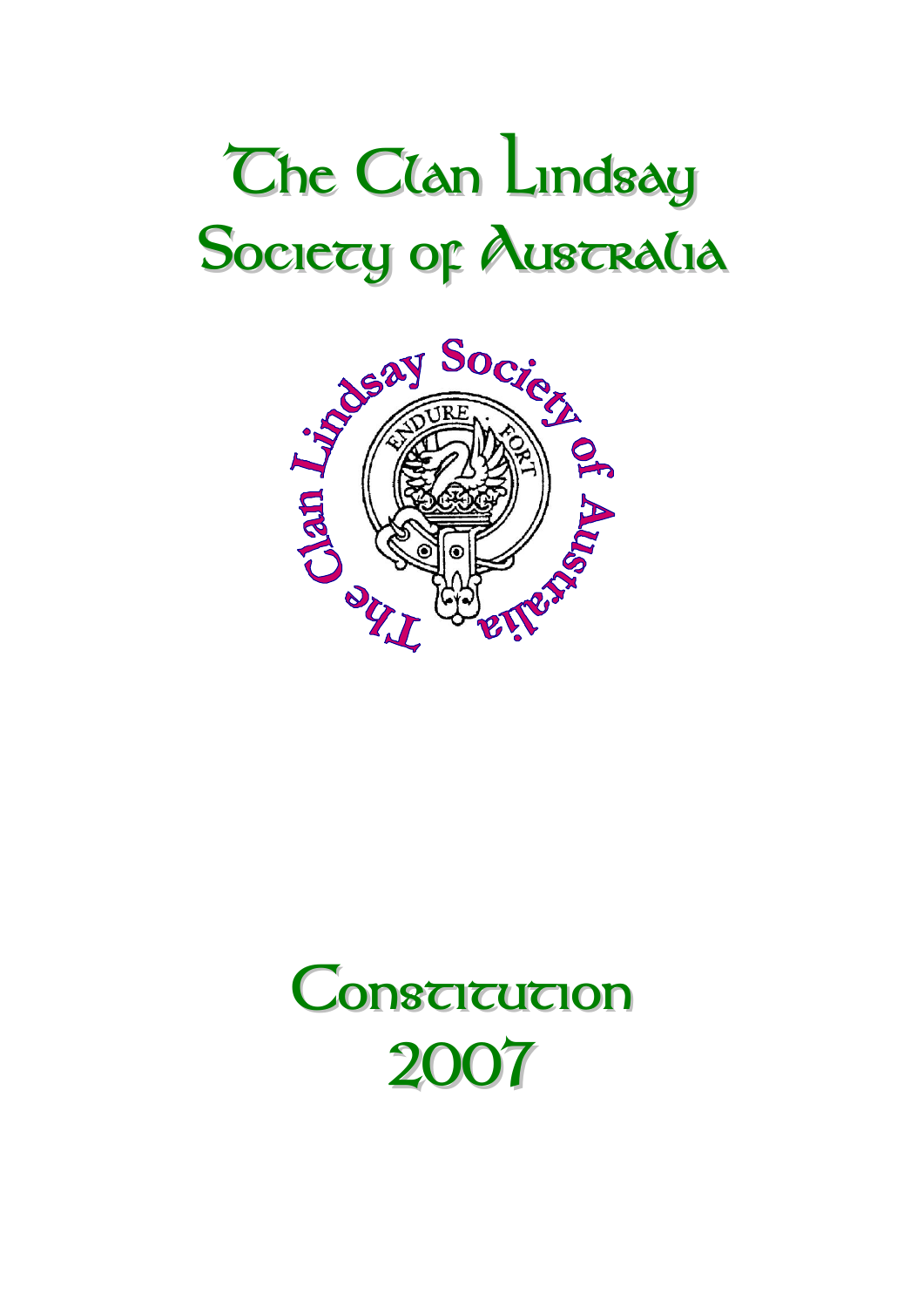# **Table of Contents**

| <b>Name &amp; Purpose</b>                                                   | 3              |
|-----------------------------------------------------------------------------|----------------|
| <b>Membership Eligibility</b>                                               | 3              |
| <b>Types of Membership</b>                                                  | $\overline{4}$ |
| <b>The Board of Management</b>                                              | 5              |
| <b>The Chief</b>                                                            | 5              |
| <b>Office-Bearers</b>                                                       | 5              |
| <b>Rules for election of Office-Bearers</b>                                 | 5              |
| Duties of the Board of Management                                           | 6              |
| Limited liability of the Clan Lindsay Society of Australia and its official |                |
| representatives                                                             | 7              |
| <b>Duties of the President</b>                                              | 8              |
| <b>Duties of the Vice President</b>                                         | 8              |
| <b>Duties of the Secretary</b>                                              | 8              |
| <b>Duties of the Treasurer</b>                                              | 9              |
| Duties of the Registrar                                                     | 9              |
| Duties of the Piper                                                         | 9              |
| Duties of the Genealogist/Historian                                         | 9              |
| Duties of the State and Territory Councillors                               | 10             |
| Duties of the Editor of The Lindsay Blether                                 | 10             |
| <b>Meetings</b>                                                             | 10             |
| <b>Board Meetings</b>                                                       | 10             |
| <b>Annual General Meetings</b>                                              | 11             |
| <b>Ordinary Meetings</b>                                                    | 11             |
| <b>Special Meetings</b>                                                     | 11             |
| <b>Appointment of Committees</b>                                            | 11             |
| <b>Management of the Society's Funds</b>                                    | 12             |
| <b>Amendments to the Constitution</b>                                       | 13             |
| <b>Approval of the Constitution</b>                                         | 14             |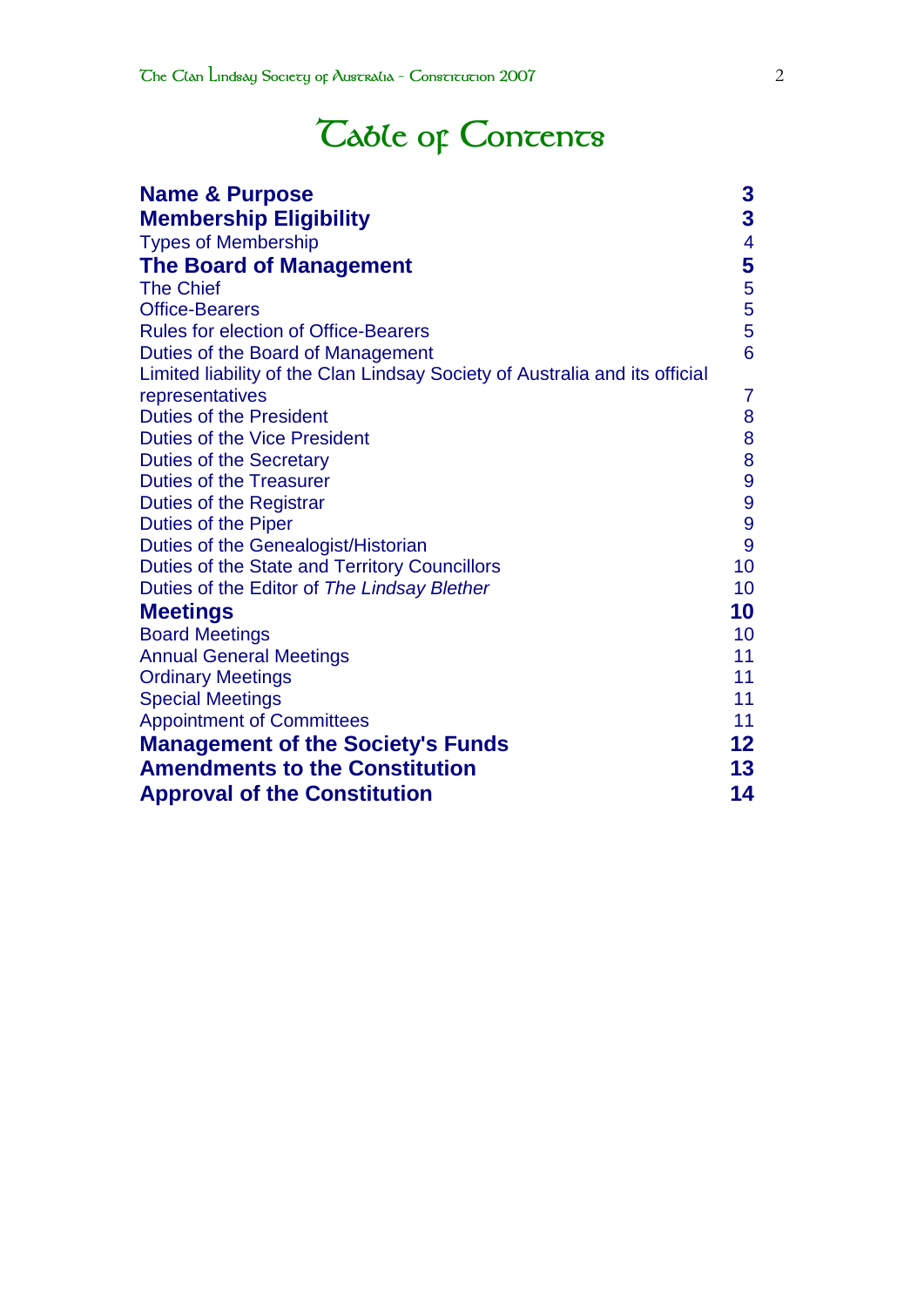

# **Name & Durpose**<br>1. The Association sl

- 1. The Association shall be called "**THE CLAN LINDSAY SOCIETY OF AUSTRALIA**".
- 2. The **Objects** of the Society shall be:
	- (a) the reviving, conserving and promoting of the interests, sentiments and associations of the Clan;
	- (b) the cultivation of social interaction among the Members;
	- (c) the collecting and preserving of records and traditions relating to the history of the Clan; and
	- (d) any other objects that the Society may from time to time determine.

# **Membership Eligibility**

- 3. The following persons shall be eligible for membership of the Society:
	- (a) All persons bearing by birth the surname Lindsay or a surname of a recognised Sept of the Clan (however spelt), either alone or in conjunction with another surname:
		- (i) Affleck (the armour bearers to the Earls of

Crawford);

- (iv) Crawford;
- (v) Deuchar;
- (vi) Downie;
- (vii) Fotheringham;
- (viii) Rhynd; and
- (ix) Summers.
- (ii) Byres; (iii) Cobb;
- (b) all persons who in *bona fides*, and by proper authority adopt one of those surnames as their principal surname, whether alone or in conjunction with another surname;
- (c) the descendants of those who are eligible under subclauses 3(a) and 3(b); and
- (d) the spouses of those who are eligible under subclauses 3(a), 3(b) and 3(c).
- 4. The persons listed in Clause 3 are known collectively as "Lindsays". They may be also be referred to as the Clan, Clan Lindsay, or Clansfolk.
- 5. Qualified applicants may be admitted to Membership by:
	- (a) the Board of Management at any of its meetings; or
	- (b) any two Members of the Board at any other time, with the permission of the Secretary.
- 6. A Member shall contribute an Annual Subscription, due and payable on joining and thereafter on the anniversary of their membership application being accepted. The Annual Subscription amount will be prescribed from time to time by Minuted Decision of the Board.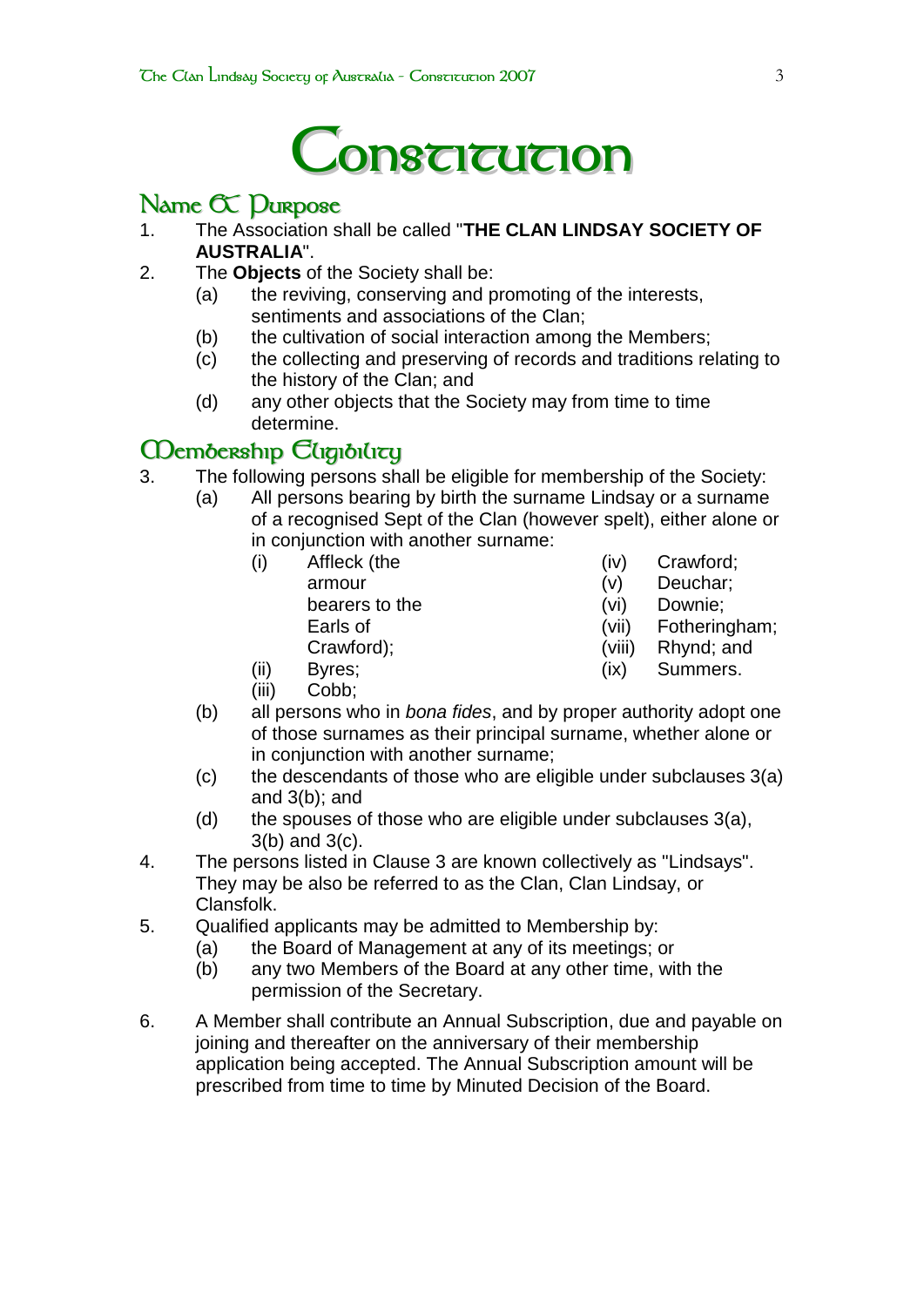## **Types of Membership**

- 7. Family membership is open to married couples (with or without children) and single-parent families who meet the eligibility requirements in Clause 3.
- 8. Individual membership is open to each person who meets the eligibility requirements listed in Clause 3.
- 9. Student membership is open to full-time students of any age at the time subscriptions fall due. They must meet the eligibility requirements listed in Clause 3.
- 10. Under 18's membership is open to persons under 18 years of age at the time subscriptions fall due. They must meet the eligibility requirements listed in Clause 3.
- 11. Retiree membership is open to persons who are over the age of 60 years at the time their subscriptions fall due. They may be either selffunded retirees, in receipt of a government pension or part-time employees. They must meet the eligibility requirements listed in Clause 3. There are two categories of retiree membership:
	- (a) Retiree single (open to individual applicants who satisfy the requirements of this Clause); or
	- (b) Retiree household (open to couple applicants who both satisfy the requirements of this Clause, with or without dependent children under the age of 18 years).
- 12. Low income memberships are extended to individuals and families who are in receipt of a government benefit or other pension at the time subscriptions fall due. Supporting documentation (for example, pension or benefit numbers) may be required. They must meet the eligibility requirements listed in Clause 3.
- 13. A member may petition the Board for a variation in fees in special circumstances. A decision to vary the membership fees payable by a member will be made at any Board meeting by majority vote.
- 14. Associate membership may be offered to persons who have an interest in the Clan Lindsay Society of Australia, but whom are not eligible for full membership. Associate members will pay fees, but will not be entitled to vote or stand for election as an office bearer.
- 15. Honorary membership may be offered to persons who have rendered special services to the Clan Lindsay Society of Australia, or who have otherwise distinguished themselves in Scottish affairs, but whom are not eligible for full membership. Honorary members will not pay fees, nor will they be entitled to vote or stand for election as an office bearer.
- 16. Proposals for Associate membership and Honorary membership will be submitted to the Board for consideration. The Board will make a decision regarding the approval of the membership, subject to the criteria included in the Minutes from time to time.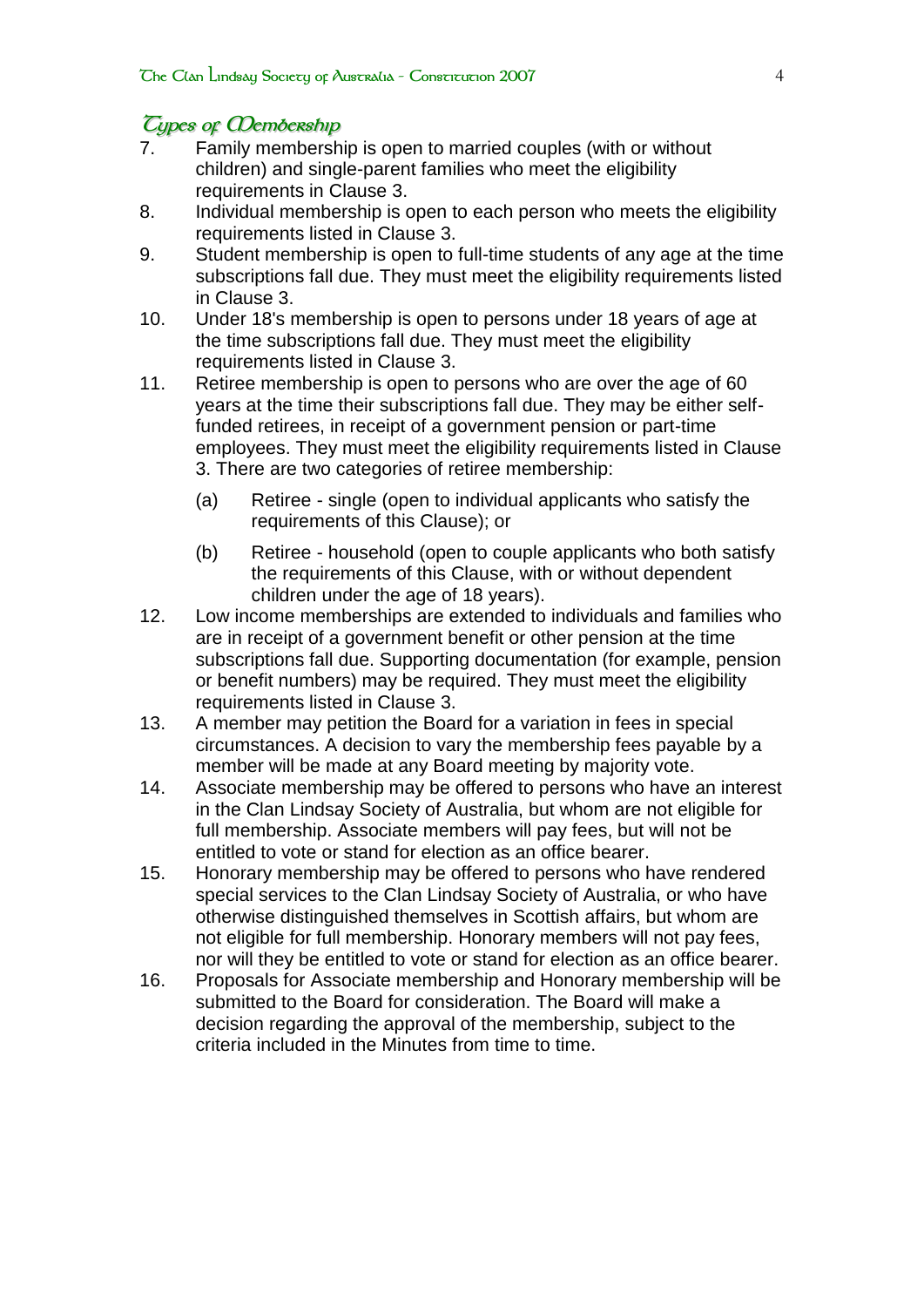# **The Board of Management**

### **The Chief**

The Chief of the Clan Lindsay is the hereditary Chief. While in Australia, the Chief is entitled to assume the duties and responsibilities of the Clan Commander.

### **Office-Bearers**

- 17. The following Office-Bearers will be elected at the Annual General Meeting:
	- (a) President (also known as the Clan Commander);
	- (b) Vice President;
	- (c) Secretary;
	- (d) Treasurer;
	- (e) Registrar;
	- (f) Piper;
	- (g) Genealogist/Historian ;
	- (h) Councillor (ACT);
	- (i) Councillor (NSW);
	- (j) Councillor (NT);
	- (k) Councillor (QLD);
	- (l) Councillor (SA);
	- (m) Councillor (TAS);
- (n) Councillor (Territories) *Ashmore and Cartier Islands; Australian Antarctic* 
	- *Territory; Christmas Island; Coral Sea Islands; Cocos Islands; Heard and McDonald Islands; Jervis Bay Territory; Norfolk Island;*
	- (o) Councillor (VIC);
	- (p) Councillor (WA);
	- (q) Councillor (New Zealand); and
	- (r) Editor of *The Lindsay Blether*".

### **Rules for Election of Office Bearers**

- 18. Elections will be held during the Annual General Meeting, or by mail or electronic ballot, where members are unable to personally attend that meeting. The Secretary will publish the preliminary list of nominees at least 60 days prior to the Annual General Meeting, with instructions on how to cast a valid vote. The advice will also provide instructions for making further nominations from the membership at large.
- 19. Any five members (of good standing) may submit a petition containing further nominations to the Secretary no later than 30 days prior to the Annual General Meeting. The petition must be in writing, signed by all petitioners and have the written, signed consent of the nominee attached.
- 20. Candidates will provide a brief resume of the skills they can offer the Society for consideration of the membership. A Candidate must be a paid up member of the Society for a period of not less than two consecutive years (with the exception of the two years after the Society came into existence, where the period will be from the date membership fees became payable to the date of election). The Candidate must be of good standing in the community at large and be a fit and proper person for the exercise of that office. The candidate must have an ancestral tie to a Lindsay or a recognised Sept of the Clan. The member must also consent to being nominated for the position.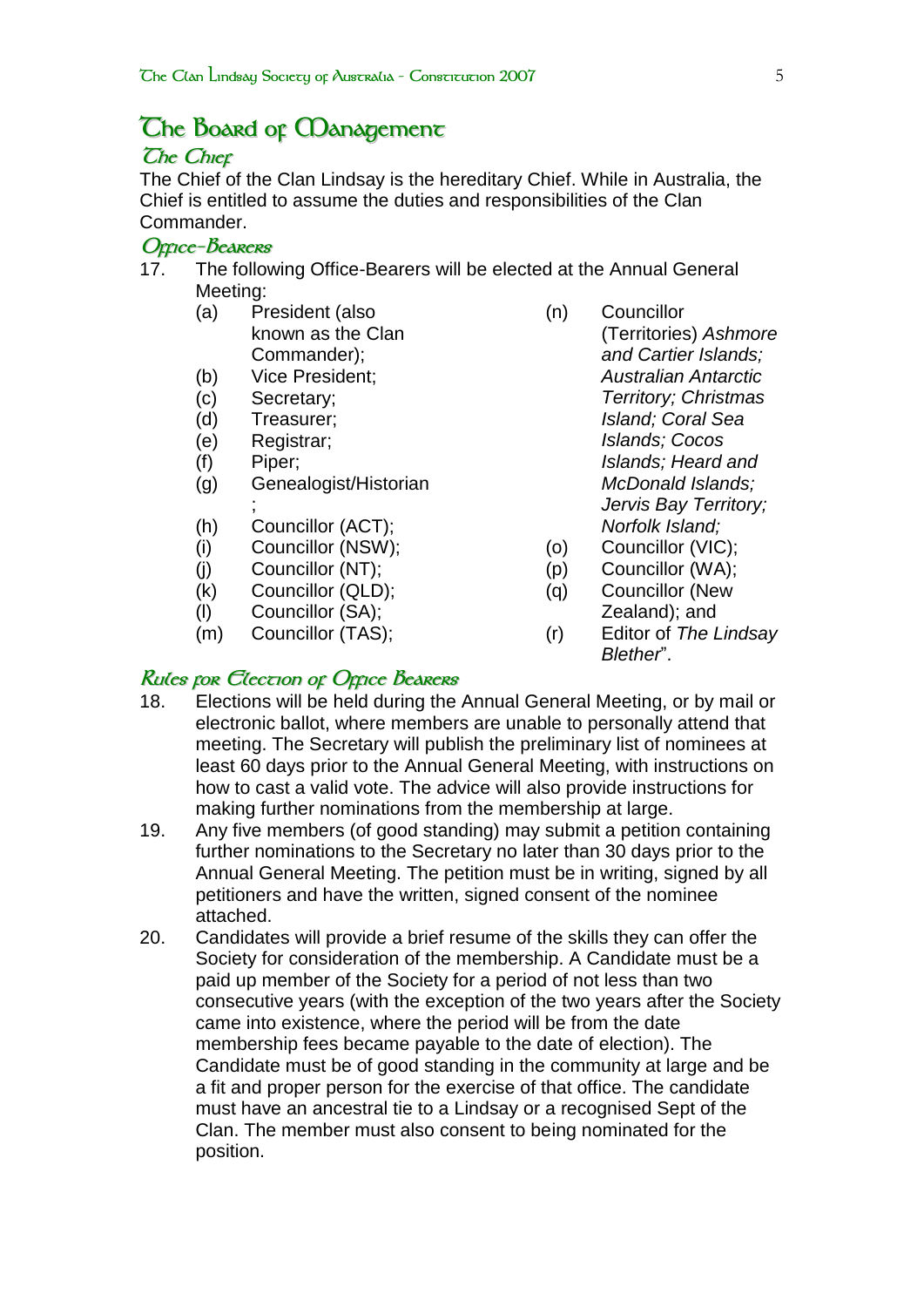- 21. In addition to the above, Candidate Pipers may also be requested to submit a recording for consideration of the membership.
- 22. Each Member will be entitled to cast a vote for the President, Vice President, Secretary, Treasurer, Registrar, Piper, the Editor of *The Lindsay Blether* and Genealogist/Historian.
- 23. Each Member will be entitled to cast a vote for a State Councillor in the State in which they reside. No Member may vote for a State Councillor other than for their State or Territory of residence. If a State or Territory has no Members, the Councillor's office will remain vacant until such time as Members join the Society.
- 24. Interim appointments will be submitted to the Chief for approval, and are subject to election at the following Annual General Meeting.
- 25. There is no restriction of the number of times a particular Member may be re-elected to an Office.
- 26. The Secretary will mail (electronic or postal) to each member entitled to vote, at least 15 days prior to the Annual General meeting:
	- (a) A ballot paper containing the names of all candidates and the offices for which they have been nominated
	- (b) Instructions on casting mail votes (electronic or postal) and voting at the Annual General Meeting.
	- (c) Instructions on the return voting date. The Secretary should receive the member's vote by the close of business on the last working day prior to the Annual General Meeting.
- 27. Members may form State or Territory sub-branches of The Clan Lindsay Society of Australia. The sub-branches must promote the Society's objects and may not incur any liability in the name of the Society without the consent of the Board having been given in writing. The elected chairperson of the sub-branch will be the State or Territory Councillor. Election of these positions will be held concurrently with the election of the Office Bearers.
- 28. Any person, who makes a contribution to the Funds of the Society of \$500 or more, shall have their name recorded in the list of Office-Bearers as a Patron of the Society.

# **Duties of the Board of Management**

- 29. The Board will be constituted by the elected Office-Bearers listed in Clause 16. The Board has the delegated power to act for the Society.
- 30. The Board may increase or decrease the number of Board Members from time to time, based on the ordinary Membership.
- 31. A Member may not hold the position of Secretary and Treasurer concurrently. A Member is restricted to holding no more than two Offices at the same time.
- 32. When it is desirable to honour a Lindsay who is not available for service in office, that person may be elected an Honorary Member of the Board, with the rights and privileges of a State or Territory Councillor.
- 33. The Board has the power to administer the funds of the Society in accordance with the objects listed in Clause 2.
- 34. The Board will submit its Annual Report at the Annual General Meeting. It will include a statement of the financial position of the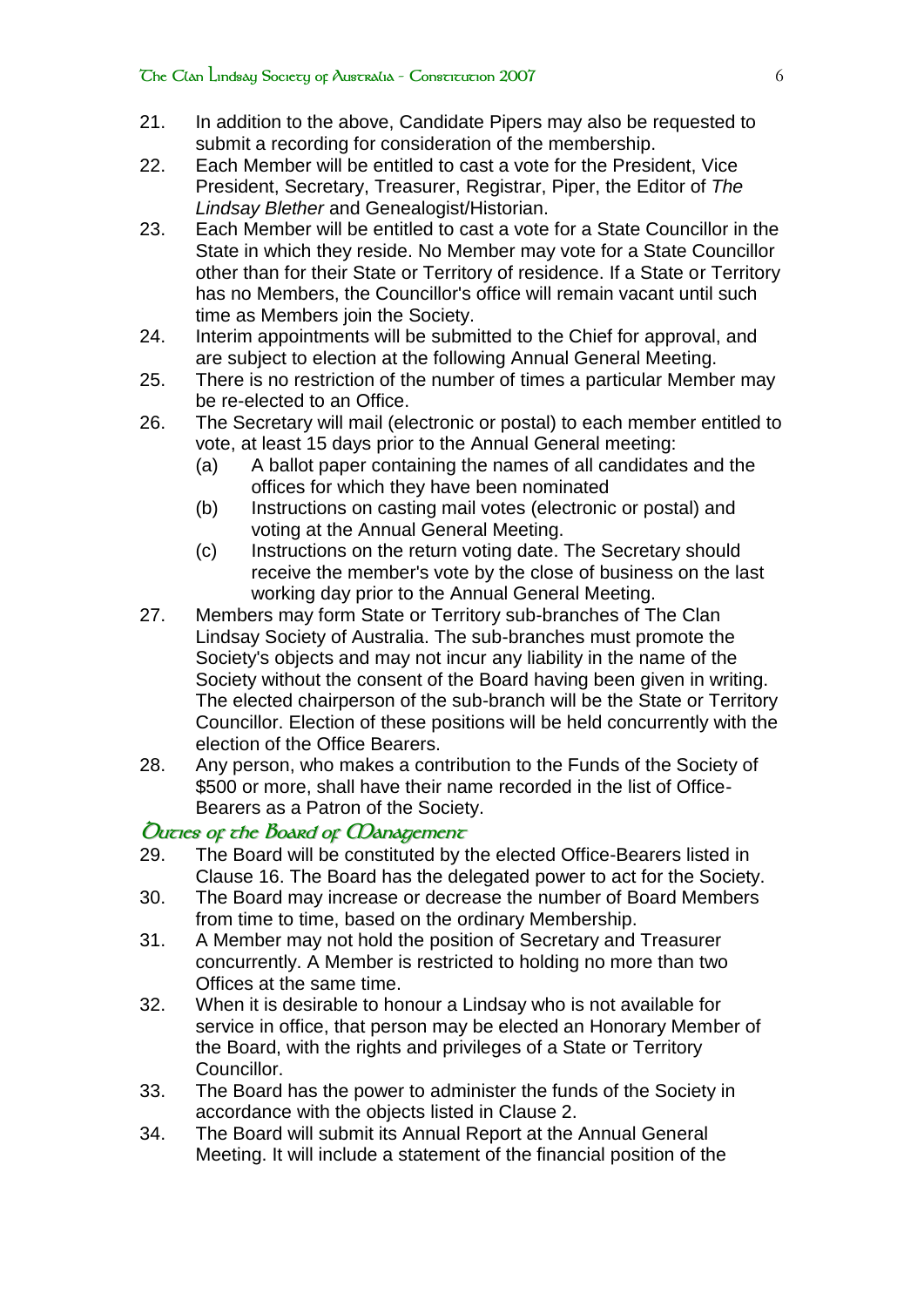Society, based on the Treasurer's report. If approved, the report will be recorded in the Minute Book.

- 35. The Board members will support the Clan Lindsay Society of Australia in its day-to-day operations. They shall communicate with each other and the members in such a way as to ensure the smooth administration of the Clan Lindsay Society of Australia.
- 36. When out of session, the Board may act by the unanimous signature of Resolutions. Any action that may be taken at a regular or called meeting of the Board may be taken without a meeting. The signing of a Resolution by all Office Bearers and Councillors has the same effect as a majority vote at a regular Board meeting. The Secretary will file the Resolution in the Minutes.
- 37. The Board will appoint a legal advisor to The Clan Lindsay Society of Australia.

# **Limited liability of the Clan Lindsay Society of Australia and its official representatives**

- 37A. Members and non-members alike participate in the activities of the Clan Lindsay Society at their own risk. The Clan Lindsay Society of Australia, its Board of Management and official Representatives accept no responsibility for injury or loss sustained during clan activities.
- 37B. All Office bearers and representatives of the Clan Society accept their positions and carry out their duties on the condition that they have no personal liability for actions which are carried out on behalf of the Clan Society. This means the representatives are not required to personally indemnify the Clan Society beyond their annual membership fees in the event of a member or non-member sustaining injury or loss during clan activities.
- 37C. The Board of Management and official representatives are required to carry out their duties having regard to the reasonable care and safety of persons and property with which they come in contact. Where the Clan Society's Board of Management and official representatives have displayed due regard to the care and safety of persons and property with which they come in contact, it will retain sole responsibility for those authorised actions that have been carried out on behalf of the Clan Society, without accepting responsibility for loss or injury caused by those actions. This includes, but is not limited to:
	- Members of the Board of management, acting in their capacity as members of the Board or in the process of carrying out their official duties; and
	- Persons representing the Clan Society in an official capacity, with the approval of the Board of management, including volunteers at games, gatherings, picnics and meetings.
- 37D. The Clan Lindsay Society of Australia may compensate any member or non-member in respect of personal injury or loss occurring at its official functions and activities up to a maximum of \$500. The Clan Society in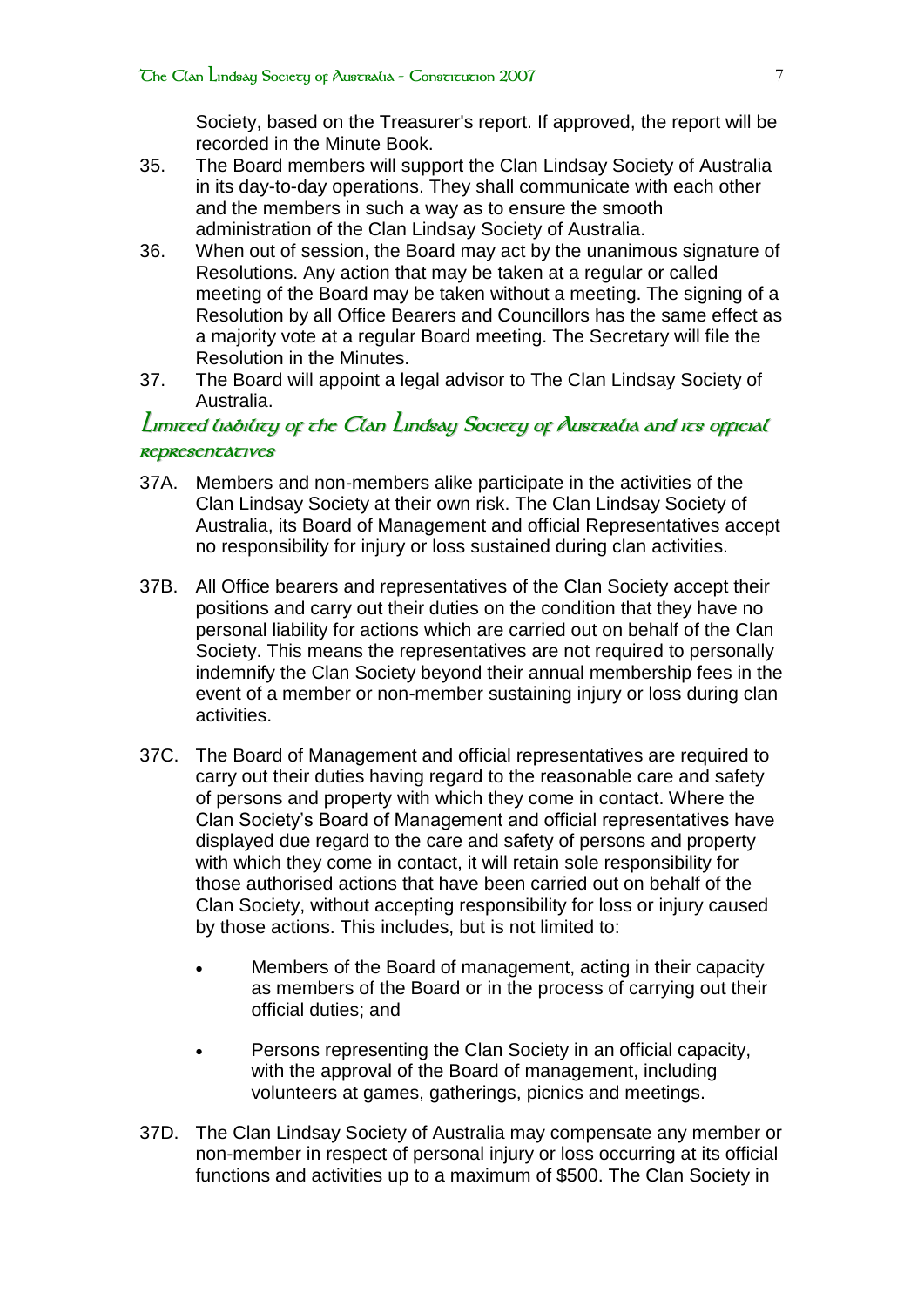providing compensation does not admit it's own liability or the liability of its representatives in regard to the loss or injury.

37E. The Clan Lindsay Society of Australia has sole legal responsibility for injury or loss sustained through its official activities . Office bearers, official representatives, and the membership cannot be joined in litigation in respect of any loss or injury sustained at or during or because of the activities of the Clan Society of Australia.

### **Duties of the President**

- 38. The President may convene Board meetings at their discretion.
- 39. The President is entitled to Chair all meetings at which they are present. The Chair has a deliberative as well as a casting vote.
- 40. The President is the Chief Executive Officer of the Clan Lindsay Society of Australia, and has all the powers, duties and responsibilities that are usual for a President or Chief Executive Officer of a non-profit social organisation.
- 41. The President may represent the Society and Clan at ceremonial and cultural events from time to time.
- 42. The President may contribute to the deliberations of the Board when not the Chair.
- 43. The President may appoint ceremonial officers, such as Chaplain, Drum Major and others as appropriate, who will serve at the President's pleasure.
- 44. The President may appoint assistants to the Board members for the purposes of ensuring the smooth operation of each office.

### **Duties of the Vice President**

- 45. The Vice President will take the Chair when the President is not present. If the President and Vice President are not present, the Board will elect the chair.
- 46. The Vice President will discharge all other duties of the President where the President is absent or unable to perform their duties.
- 47. The Vice President will manage and administer the State Councillor system, maintain contacts with the State Councillors and arrange for the Clan's representation and tent operations at Highland Games and Festivals.
- 48. The Vice President may represent the Society and Clan at ceremonial and cultural events from time to time.
- 49. The Vice President may contribute to the deliberations of the Board when not the Chair.
- 50. The Vice President will undertake other duties as assigned by the Board from time to time.

# **Duties of the Secretary**

- 51. The Secretary shall conduct all correspondence, keep the books and records of the Meetings and decisions of the Society and its Board. The Secretary may appoint such assistants as required and agreed by the Board (for example, an archivist).
- 52. The Secretary will prepare and distribute agendas for all meetings 7 days prior to the meeting.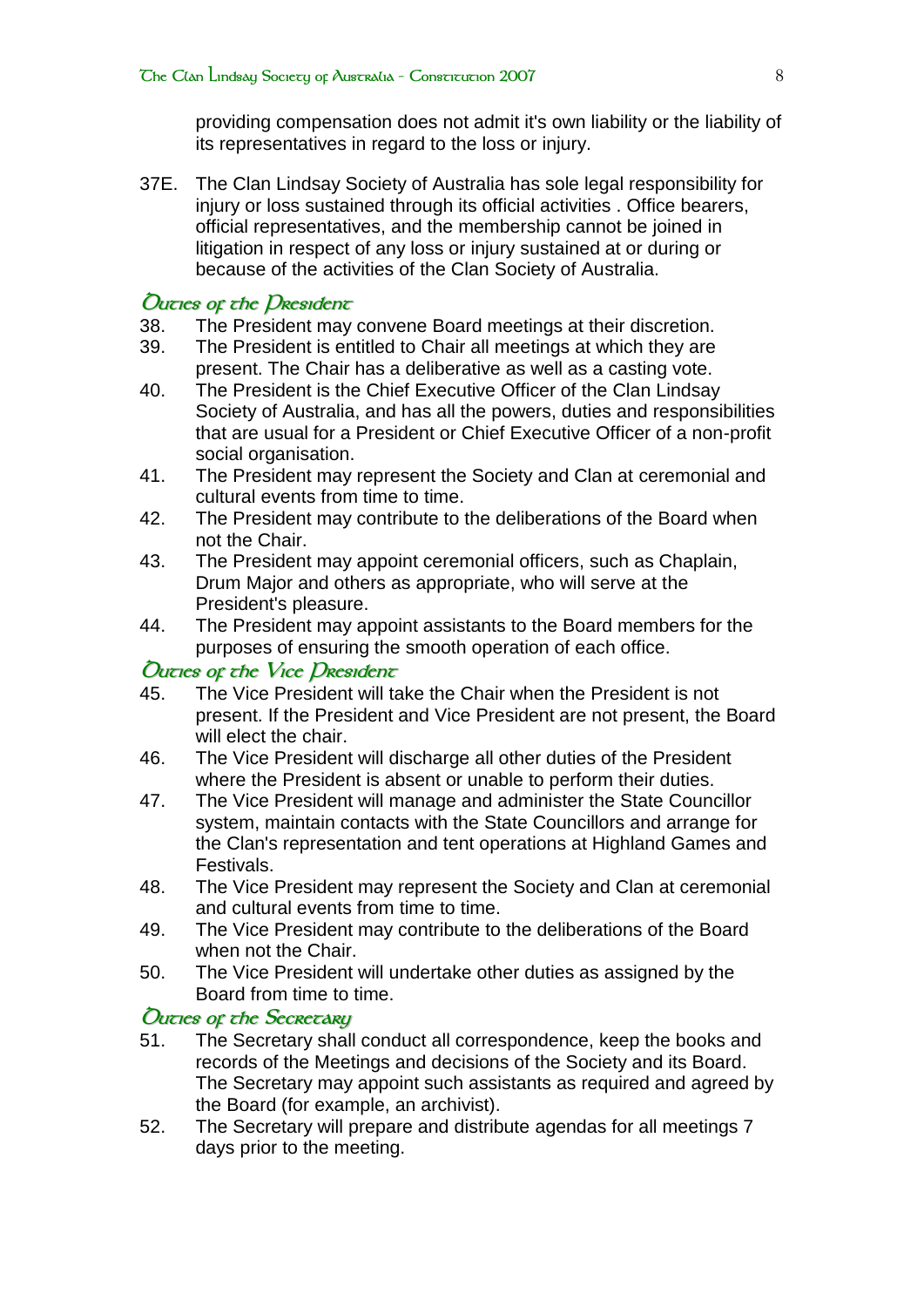- 53. The Secretary may represent the Society and Clan at ceremonial and cultural events from time to time.
- 54. The Secretary will participate in the deliberations of the Board.

# **Duties of the Treasurer**

- 55. The Treasurer will be responsible for the keeping of accounts in respect of the Society's income and expenditure, assets and liabilities. The accounts will be reported to the Members at the Annual General Meeting and made available for inspection by the Members.
- 56. The Treasurer shall pay all accounts, and enter into an account book (paper or electronic) records of all moneys received and payable by:
	- (a) the Trustees (see clause 96)
	- (b) the Treasurer
	- (c) the Treasurer on behalf of the Society.
- 57. The Treasurer shall send an electronic or printed reminder to all Members of when their subscription falls due.
- 58. The Treasurer may represent the Society and Clan at ceremonial and cultural events from time to time.
- 59. The Treasurer will participate in the deliberations of the Board.

# *Ducies of the Registrar*<br>60. The Registrar will n

- The Registrar will maintain the records of membership for the Society. The Registrar may appoint such assistants as needed to manage the membership records.
- 61. The Registrar will provide those details to the Secretary and Treasurer as required for the notification of Annual General Meetings, Special Meetings, Subscription notification and other business of the Society.
- 62. The Registrar may represent the Society and Clan at ceremonial and cultural events from time to time.
- 63. The Registrar will participate in the deliberations of the Board.

# **Duties of the Piper**

- 64. The Piper will perform ceremonial duties including:
	- (a) piping in the Board to signify the opening of meetings;
	- (b) piping out the Board to signify the close of meetings;
	- (c) representing the Society at functions and formal ceremonies; and
	- (d) other duties as the Board may request from time to time.
- 65. The Piper will coordinate the Society's pipe band activities (where such exists), including the repertoire, practice and appearance of the band.
- 66. The Piper will participate in the deliberations of the Board.

# **Duties of the Genealogist/Historian**

- 67. The Genealogist will provide the administrative oversight of the official genealogical and historical research efforts of the Clan.
- 68. The Genealogist/Historian will collate a genealogy of the Clan, as represented by this Society's membership, historical records, and other publicly available documents. To protect privacy, genealogies will only include persons no longer alive, unless that person has given written consent to the publication of their genealogical information.
- 69. The Genealogist/Historian will research, collate and author a history of the Clan in Australia. It will focus on the achievements of the Lindsays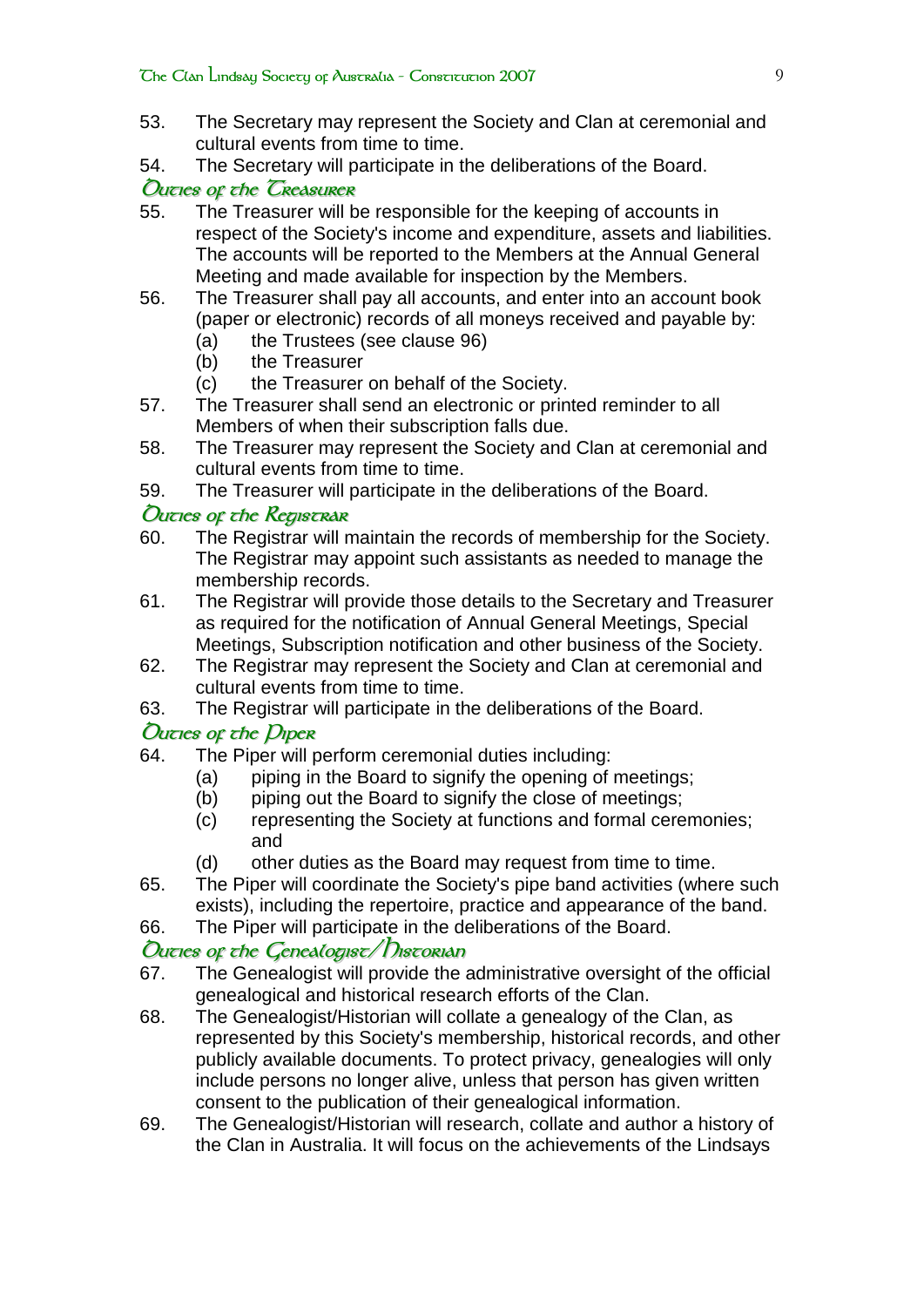since the arrival of the First Fleet in 1788, and the contributions they have made to this country.

- 70. The Genealogist/Historian will serve as the official repository for the original copies of all genealogical and historical information supplied by members and other interested parties.
- 71. The Genealogist/Historian will represent the Clan, internally and externally, on all matters of a genealogical or historical nature.
- 72. The Genealogist/Historian may represent the Society and Clan at ceremonial and cultural events from time to time.
- 73. The Genealogist/Historian will participate in the deliberations of the Board.

# **Duties of the State and Territory Councillors**

- 74. Each State and Territory Councillor will put forward the interests of the State or Territory they represent.
- 75. The Councillors will form a point of contact for their State or Territory, and will be required to represent the Society at functions from time to time.
- 76. The Councillors will organise and participate in Scottish heritage and cultural related events on behalf of the Society, and the State or Territory's membership.
- 77. The Councillors may represent the Society and Clan at ceremonial and cultural events from time to time.
- 78. The Councillors will participate in the deliberations of the Board.

# **Duties of the Editor of The Lindsay Blether**

- 78A. The Editor will manage the content and format of the Clan Lindsay Society of Australia's newsletter, *The Lindsay Blether*. The Editor is also responsible for the maintenance and application of the Style Guide. The Editor will also provide editorial services to other Clan Lindsay publications from time to time.
- 78B. The Editor may be required to represent the Society at functions from time to time.
- 78C. The Editor may organise and participate in Scottish heritage and cultural related events on behalf of the Society, and the State or Territory's membership.
- 78D. The Editor may represent the Society and Clan at ceremonial and cultural events from time to time.
- 78E. The Editor will participate in the deliberations of the Board.

# **CDeecings**<br>79. The co

- The conduct of meeting will be subject to the procedures and principles outlined in Eilis S Magner's book, *Joske's Law and Procedure at Meetings in Australia*, (1994) 8th edition, Law Book Company, Sydney.
- 80. In the deliberations of the Society, or of the Board, any disputed point shall be decided by a majority of votes, unless otherwise provided for by the Constitution of the Society.

# **Board** *CDeetings*

81. The Board shall meet on those occasions, times and places as is determined by them. The Secretary will ordinarily convene the meeting. However, the President and Vice President may also convene a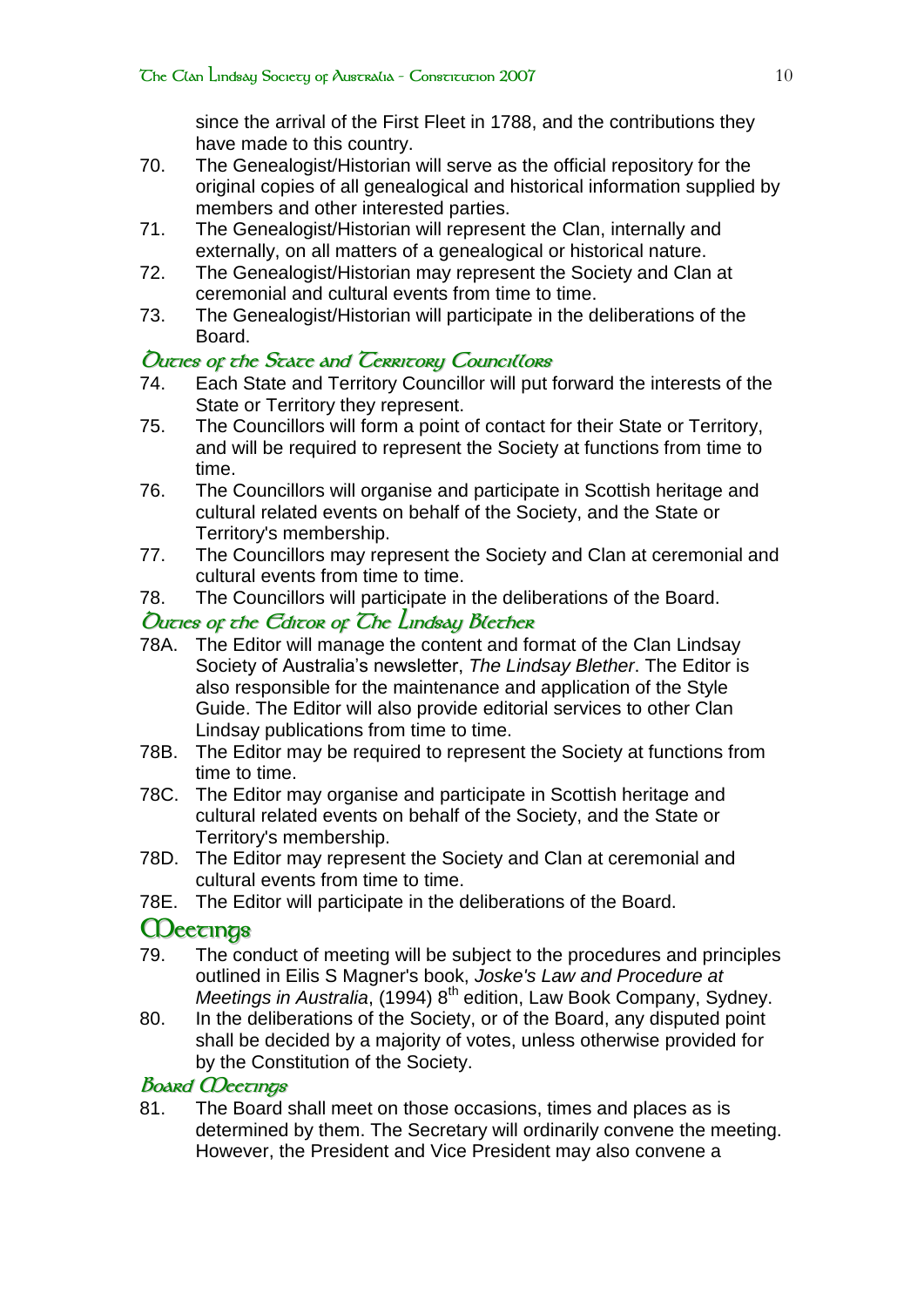meeting. A quorum of four persons is necessary for the Board to make decisions.

82. The Board may utilise technological aids (for example, telephone conferencing, video conferencing, Internet discussions and facsimile transmissions) to hold its meetings. To facilitate discussion and interaction in such a dispersed community, all Office Bearers are encouraged to have e-mail access.

# **Annual General Meetings**

- 83. The financial year of the Society will end 30 June in each year. The **Annual General Meeting of Members** will be held in September of each year. Where possible, the meeting will be located in connection with a major Scottish cultural event.
- 84. All Members will have the right to vote in the affairs of the Society subject to the following conditions:
	- (a) the Member must be 18 years of age or older;
	- (b) Members who pay an individual subscription have one vote;
	- (c) Family membership entitles the family unit to two votes; and
	- (d) Members who are in arrears of subscription for more than 12 months are not entitled to vote or take part in the deliberations of the society.
- 85. All Members (whether entitled to vote or not) are entitled to attend meetings of the Society.
- 86. A quorum for the purposes of the Annual General Meeting will consist of six paid-up members being present at the meeting.

# **Ordinary Meetings**

87. Ordinary Meetings of the Society may be held as determined by the Board, and may include social gatherings.

# **Special Meetings**

- 88. Special Meetings may be called when a request signed by twelve Members of the Society is lodged with the Secretary. The request must set out the purpose for which the Meeting is to be called.
- 89. No business shall be transacted at any meeting unless reasonable notice is given to members in the notice calling the Meeting. No other business will be conducted at the Special Meeting, except in the case of emergency, and then only at the direction of the President or the Board.
- 90. The Clan Lindsay Society of Australia will on its own initiative, or on invitation from other Branches of the Clan, enter into arrangements to exchange information and work out an appropriate form of association if this is desired. All such arrangements are subject to confirmation at the Annual General Meeting of the Society or at a Special General Meeting convened for that purpose.

# **Appointment** of *Committees*

- 91. The President may appoint committees to manage specific tasks and activities for the benefit of the society. It will specify the functions of the committee. All committee reports will be submitted to the Board and to the general membership where there is a need.
- 92. There will be six standing committees:
	- (a) Finance;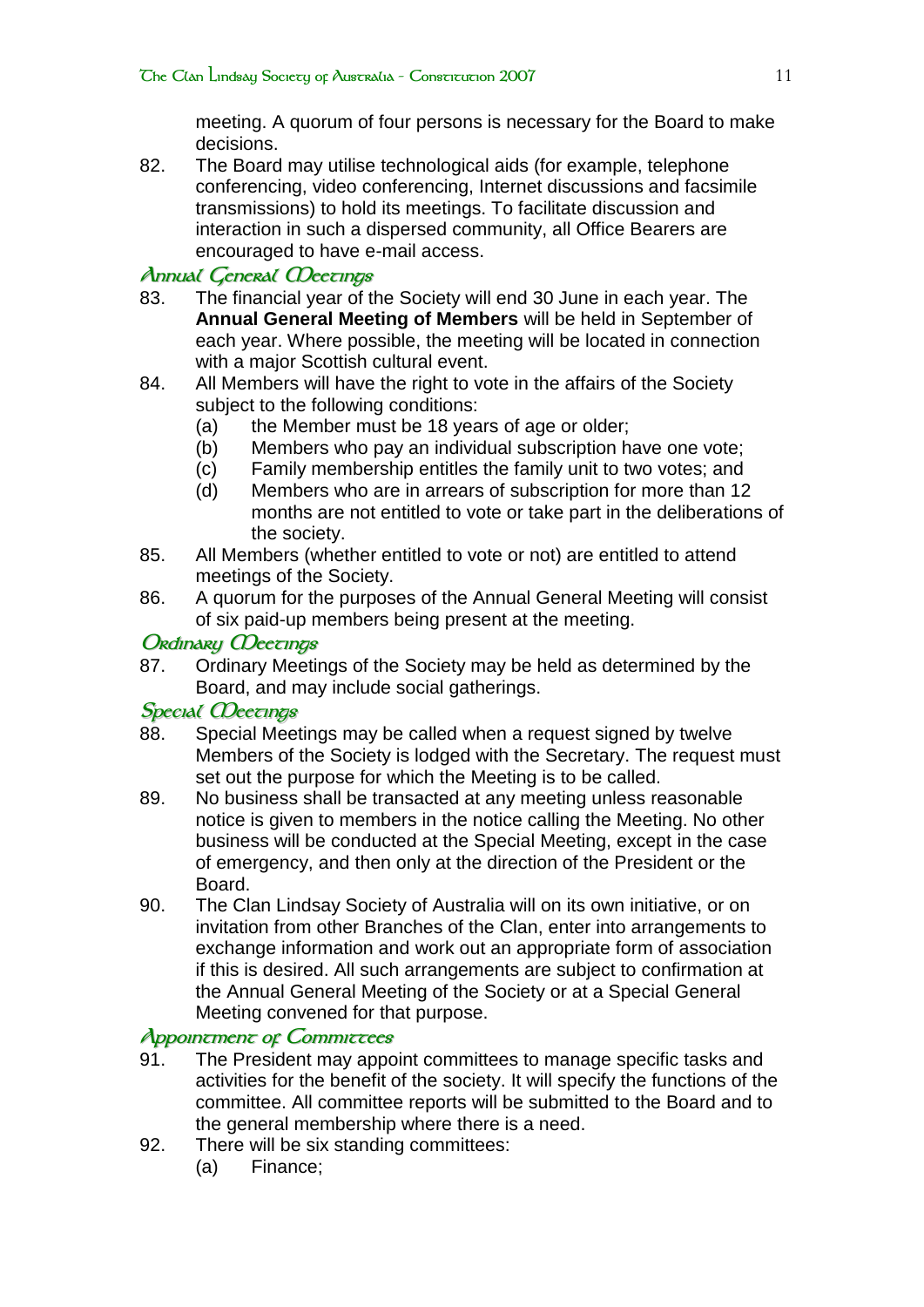- (b) Membership;
- (c) Elections;
- (d) Genealogy;
- (e) Social; and
- (f) Publications.
- 93. The President will designate one of the committee members to act as Convenor of the Committee.
- 94. The Elections Committee will:
	- (a) Compile a list of nominations for each office;
	- (b) Ensure that each nominee for an office meets the criteria for nomination;
	- (c) Submit the list of nominees for each office to the Board at least three months prior to the Annual General Meeting;
	- (d) Manage the ballot and audit voting entitlements;
	- (e) Tally the votes from all sources;
	- (f) Notify the Board and membership of the results of elections for recording in the Minutes of the Annual General Meeting; and
	- (g) Destroy the ballots cast once the majority has been decided.
- 95. Other committees or subcommittees will be appointed for time to time for the purposes of encouraging Scottish culture, including (but not limited to):
	- (a) Scottish dancing;
	- (b) Drumming;
	- (c) Piping;
	- (d) Scottish harp;
	- (e) Scottish fiddling; or
	- (f) Scottish athletic activities.

# **Management of the Society's Lunds**<br>96. The funds of the Society will be held in a l

- The funds of the Society will be held in a bank chosen by the Board at its First Meeting. The Minutes will record the name of the bank selected and the type of account selected.
- 97. The operational account will be a trust account, and require a minimum of two signatories for operation of the account. One of those signatories shall be the Treasurer, or a person who has written delegation from the Board for the operation of the account.
- 98. The Society may invest its capital funds in any of those investments allowed by the Trust laws of Australia. The funds may also be used to purchase property on behalf of, and for the use of, the Society and its Members. Any such investments will have the following persons named as **Trustees**:
	- (a) the President;
	- (b) the Secretary; and
	- (c) three other Trustees as appointed (for example, a solicitor, an accountant, and an ordinary Member).
- 99. The Trustees may appoint asset or investment managers to undertake these duties in respect of the Society's investments. The Trustees will not be personally liable for the appointed managers to any extent. The Trustees will have the widest powers and immunities permitted to Trustees. Each Trustee will be liable for personal acts and omissions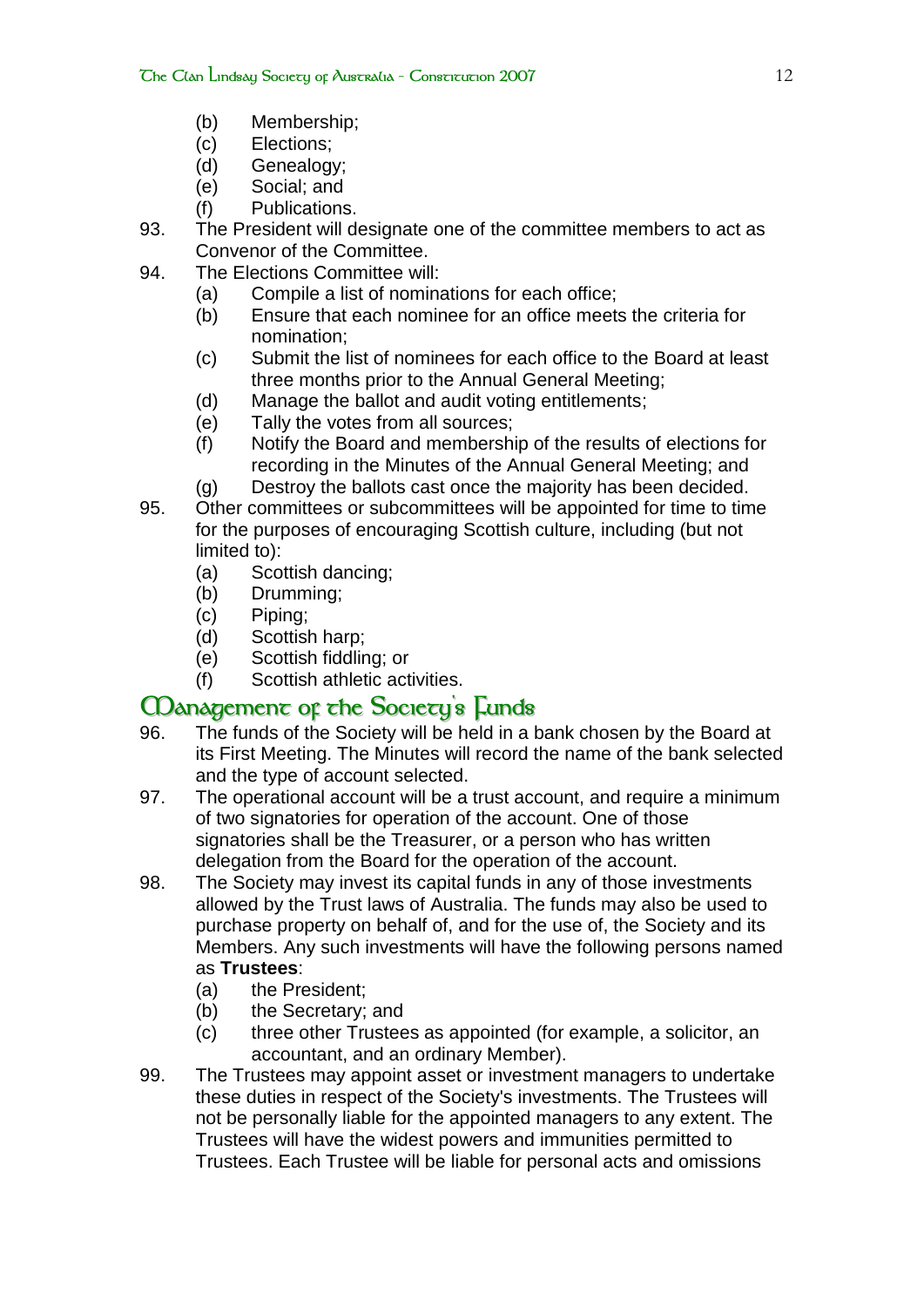only. Each Trustee will not be jointly and severally liable with the other Trustees.

- 100. Any transactions relating to the capital funds or investments of the Society will be validly executed on the Society's behalf if the Secretary, Treasurer and two Trustees (not being the same person as the Secretary or Treasurer) sign the document. Examples of those instruments which may be executed in this manner are:
	- (a) cheques;
	- (b) deposit receipts;
	- (c) receipts ;
	- (d) deeds;
	- (e) documents;
	- (f) transfers relating to, and which bear to be discharges for capital; and
	- (g) transfers in respect of which capital is to be paid to the Society.
- 101. Debtors of the Society paying on a properly executed instrument shall have no concern or duty of inquiry as to the application of the funds.
- 102. The Trustees will pay over or account to the Treasurer (on behalf of the Board) for all net income, which after deduction of taxes and expenses (imposed or expected) may have actually been earned by the capital Funds under their control as Trustees of the Society.
- 103. In the event of the Society being wound up through lack of Members or any other cause, all funds and assets of the Society shall be given to (in order of priority):
	- (a) the Scottish Australian Heritage Council; or
	- (b) in the event the Scottish Australian Heritage Council has ceased to exist, the Scottish National Trust for the purpose of restoring and maintaining those heritage items of the Clan Lindsay.

# **Amendments to the Constitution**

- 104. The clauses within this Constitution may be amended by a 70% vote of a quorum at any Annual General Meeting. Notice of any proposed changes to the Constitution must be:
	- (a) Given in writing to the Secretary at least thirty days prior to the date of the meeting;
	- (b) Included by the Secretary in the notice calling the Meeting at which those changes are to be discussed or voted upon; and
	- (c) Published at least once in the newsletter of The Clan Lindsay Society of Australia, prior to voting.
- 105. The Secretary shall, after any amendment to the Constitution, work the amendment into the Constitution. However, the Secretary shall keep at least one copy of the Constitution as it was before the amendment for the records. A copy of the Minute outlining the amendment shall be kept with the version of the Constitution that was subject to the amendment.
- 106. The revised Constitution will become effective on the first business day following the meeting of the Board.